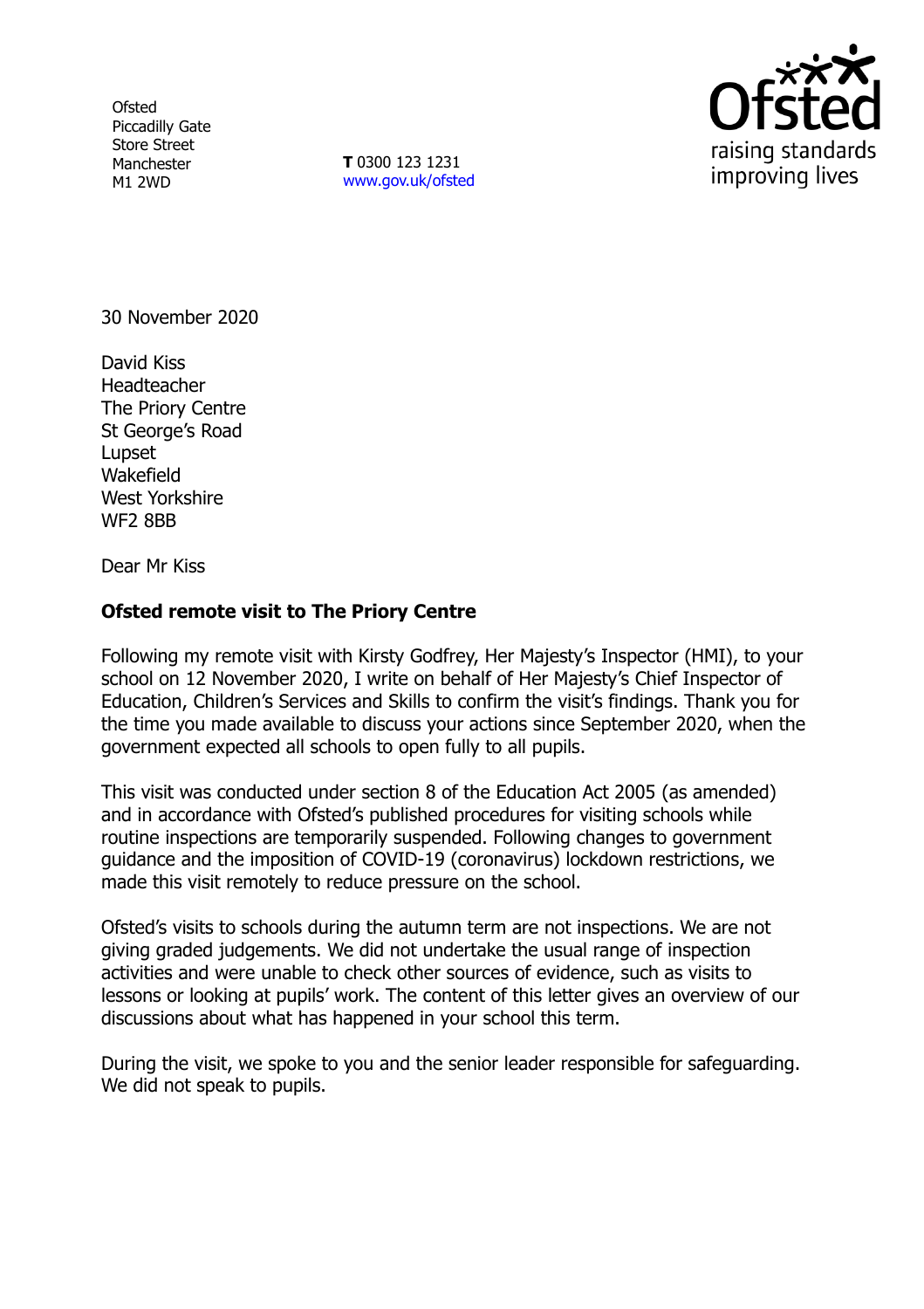

## **Context**

Her Majesty's Chief Inspector of Education, Children's Services and Skills is leading Ofsted's work into how England's education system is managing the return to full education for pupils, following an extended break in formal schooling due to the COVID-19 pandemic.

In undertaking this focused work, HMI are visiting a broad range of schools. HMI will visit a sample of:

- approximately 1,200 schools across all Ofsted grades (outstanding, good, requires improvement and inadequate)
- maintained schools, academies and free schools, special schools and centres of alternative provision, including those in cities, and coastal, town or rural communities.

The information from this visit will feed into Ofsted's national reporting so that the insights can be shared with the government and the education sector. We did not find any significant concerns during the visit. In such a case, an inspection report would be published on our website and available to parents and carers.

We did not consider your response to COVID-19 during the spring and summer terms 2020, when the school was not open to all pupils.

## **From this visit, inspectors noted that:**

- A small group of pupils in Years 7 to 9 are isolating. This is the first 'bubble' you have sent home since the school opened fully to pupils on 9 September 2020.
- All pupils are studying their usual range of subjects. You explained that you have made some changes to your physical education lessons due to the closure of community sports venues. However, you expect to build these opportunities into the curriculum later in the school year.
- Teachers have checked primary pupils' phonics knowledge. Secondary teachers have checked pupils' reading skills and vocabulary. You explained that teachers are using this assessment information to address identified gaps.
- Across the school, teachers have checked pupils' new starting points in mathematics. You told us that pupils are following their normal mathematics curriculum.
- $\blacksquare$  In the wider primary and secondary curriculums, for subjects such as history and science, teachers have made plans for each pupil to catch up on lost